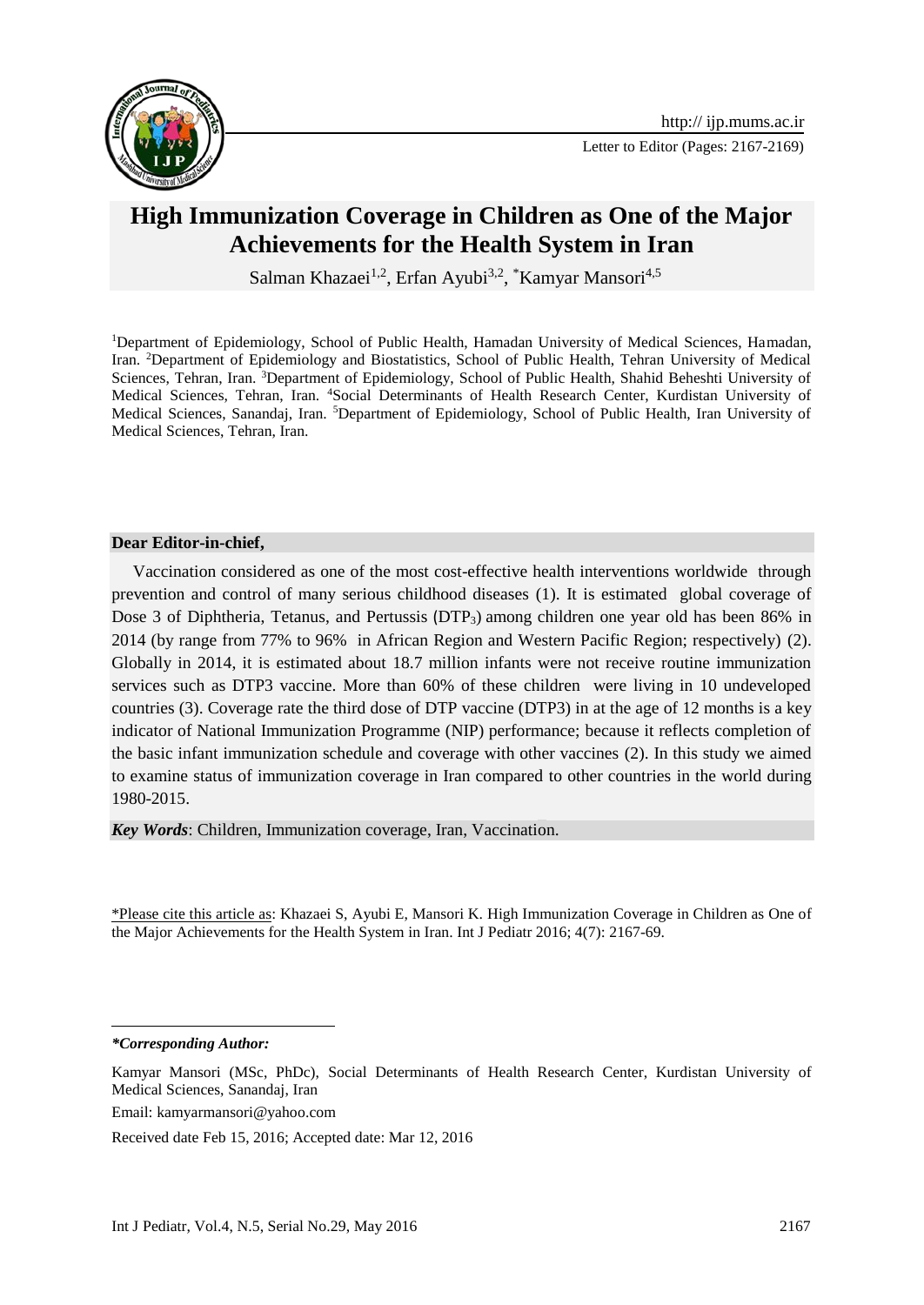**Figure.1,** show globally immunization coverage of DTP3 for children in 2014, as shown in this figure, immunization coverage for Iranian children such as many European countries, America, East Asia and North Africa countries is optimal [\(4\)](#page-2-3).

**Table.1** shows immunization coverage of DTP3 for Iran compared with the world as well as four categorized of courtiers according their income (Low-income, Lower-middle-income, Upper-middle-income and High-income countries). According World Bank category, lowincome economies are defined as those with a GNI per capita of \$1,045 or less in 2014; middle-income economies are those with a GNI per capita of more than \$1,045 but less than \$12,736; high-income economies are those with a GNI per capita of \$12,736 or more. In 2015, this coverage in Iran was 8.4% higher than global average and In 2014, this coverage for Iran has been 99%; that it has been higher than the global average, low income and high income countries with 13, 21 and 4 percent; respectively. Iran has been a dramatic increase in vaccination coverage in recent years; **Figure.2** shows. Immunization coverage of DTP3 in Iran reached from 32% in 1980 to 99% in 2014 [\(4\)](#page-2-3).



|               |  |  |  | Fig.1: Globally Diphtheria tetanus toxoid and pertussis (DTP3) immunization coverage among 1- |  |  |
|---------------|--|--|--|-----------------------------------------------------------------------------------------------|--|--|
| year-olds (%) |  |  |  |                                                                                               |  |  |

|  | <b>Table.1</b> : DTP3 immunization coverage among 1-year-olds (%) of Iran in compared with countries |  |  |  |  |  |
|--|------------------------------------------------------------------------------------------------------|--|--|--|--|--|
|  | income group during 1980-2014                                                                        |  |  |  |  |  |

| Region                            | 1980 | 1985 | 1990 | 1995 | 2000 | 2005 | 2010 | 2014 | 2015 |
|-----------------------------------|------|------|------|------|------|------|------|------|------|
| Global                            | 20   | 50   | 76   | 73   | 70   | 78   | 85   | 86   | 89.6 |
| Low-income<br>countries           | 9    | 27   | 51   | 50   | 51   | 66   | 73   | 78   |      |
| Lower-middle-<br>income countries | 8    | 25   | 69   | 69   | 60   | 71   | 80   | 82   |      |
| Upper-middle-<br>income countries | 14   | 70   | 88   | 82   | 87   | 88   | 96   | 94   |      |
| High-income<br>countries          | 57   | 78   | 87   | 89   | 92   | 96   | 95   | 95   |      |
| Iran                              | 32   | 51   | 91   | 98   | 99   | 95   | 99   | 99   | 98   |